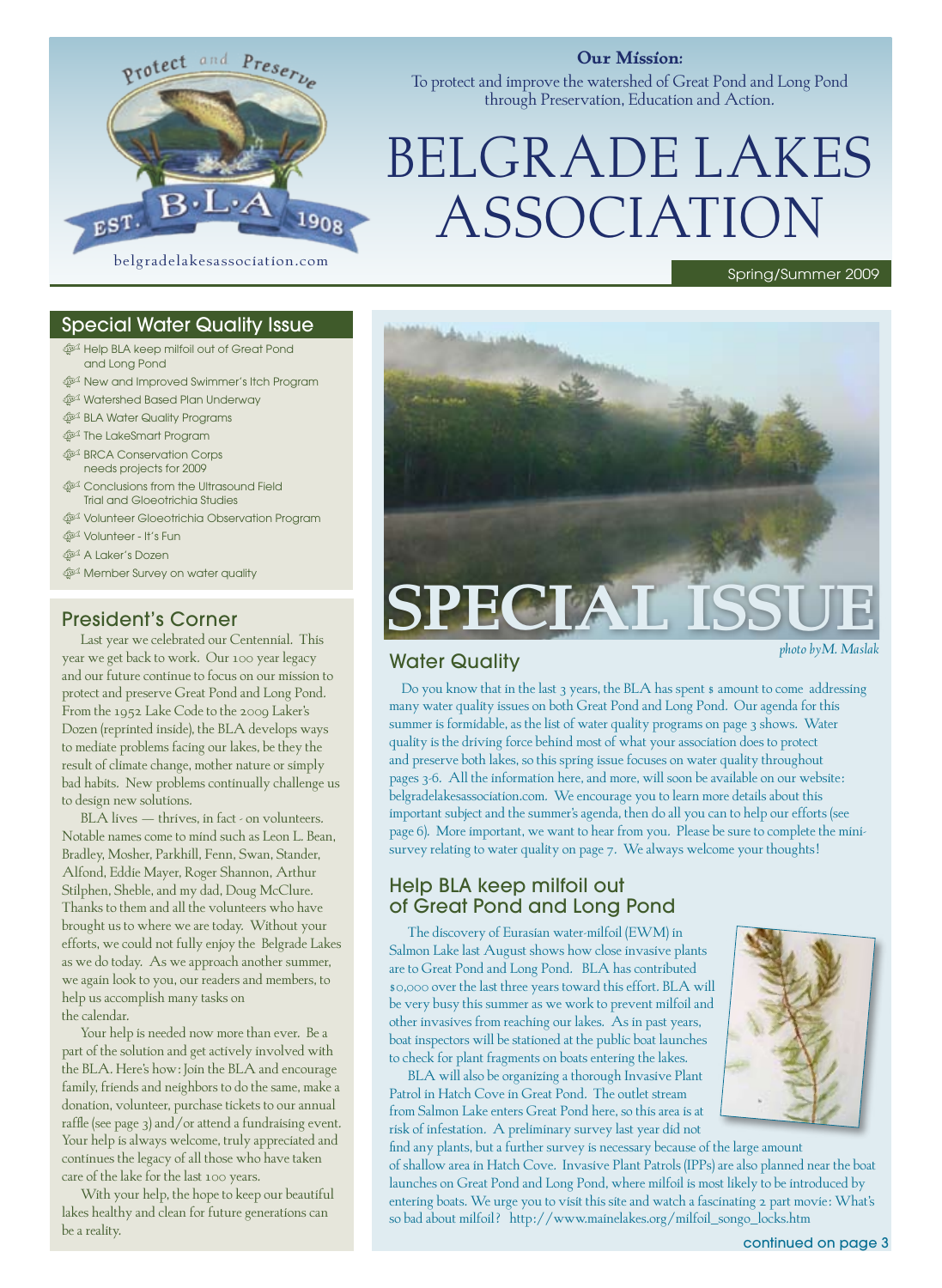## **Buy \$100 in tickets and be automatically entered**  Summer Raffle Better than Ever!

the birds are migrating north, and we are announcing our annual raffle. Win a great prize while supporting our effort to protect & preserve Great & Long Ponds. It's that time of the year again, the snow is melting, warm air is occasionally making its presence,

**Tickets:** \$5 each or 6 for \$25

**Buy \$100 in tickets** and be automatically entered into the **Bonus Raffle**!

Drawing August 15 at the Lobster Bake/Auction at the Center for All Seasons, Belgrade, ME (You don't need to be present to win)

# *Insert Photo of Polarkraft Boat*  Once again we have some exciting prizes to be won:

: Three Sections of a Shoremaster Dock **Second Prize**  $V$ **14'** Polar Kraft boat with a 15hp Yamaha 4 stroke motor and Ez Loader trailer Donated by Hamlin's Marine - hamlinsmarine.com **st**



Donated by Hammond Lumber - hammondlumber.com

# **STREAM TOURS 3Prize**<br>2 nights lodging on Belgrade Stream with a full day of **rd**

**Bonus Raffle---** guided fishing or sight seeing in the Belgrade Region. Donated by Mike Guarino of Maine Wilderness Tours mainewildernesstours.com

# **Bonus Raffle Bonus Raffle**

— CII CO — LICOLIN C<br>We are also excited to announce our first ever bonus raffle. Any individual purchasing  $_4$  books (\$100) of annual raffle tickets will automatically be entered into the bonus raffle.

#### **Prizes include:**

- A \$500 Gift Certificate to Hamlin's Marine. Donated by Qualis Automotive & VIP Part, Tires and Service **Execution Club in the lange of the lange of the langes**  qualisauto.com - vipauto.com phosphorous political invasive species, and prevent duck invasive species, and prevent duck it changes it changes it changes in the contract of the contract it changes in the contract of the contract it changes in the cont
- $\bullet\,$  L.L. Bean Streamlight Fly Rod Outfit, Flies and a fly fishing class Donated by L. L. Bean - llbean.com

Enter today to win one of these exciting prizes, while helping to protect and preserve Great & Long Ponds!

For more information visit: belgradelakesassociation.com

# New and Improved Swimmer's Itch Program

You will see a different Swimmer's Itch crew on Great Pond this spring and summer. We're continuing our program to relocate mergansers, which serve as hosts for the parasite that causes swimmer's itch. We have contracted with the USDA's wildlife biologist experts who will be able to take our program to a professional level. Our BLA-trained crews have done



*Common Merganser*

a great job over the years, and finding this new resource will streamline the program and help assure its continued success. **But we still need your help!** We still need merganser sightings to be reported, along with any other information you can provide about their whereabouts and movement around the lake. Call the BLA (207-512-5150) with any information you think will be useful to our efforts to eradicate swimmer's itch from our lake!

# COMMUNITY, COLLABORATION & CELEBRATION

*Don't Miss the Action! Here's What's Happening This Summer at the BLA!*

SUMMER CALENDAR

#### **May-Aug 15th**

*Annual Raffle/Ticket Sales in the Village -Drawing takes place at Lobster Bake/Auction*  August 15<sup>th</sup>.

#### **July**

*Lakes Appreciation Month - BLA celebrates with sailboat races, kayak trips, t-shirt painting, and many more Lake Days activities. For all the latest details and events, go to belgradelakesassociation.com.*

#### **July 4**

*Floats in Boat and Car Parades in Belgrade Lakes*

**July 18** *Ice Cream Boat on Great Pond*

### **July 26, 11am**

*101st Annual Meeting at Center for All Seasons*

**August 8** *Ice Cream Boat on Great Pond*

## **August 15**

ours **Automatically be entered into the summer Lobster Bake/Auction at the Center** for All Seasons. Tickets for the Lobster Bake go *on sale in May and are \$60 a head or \$400 for an 8 person table. For more information and tickets call: Jessica Moore at 495-3481.*

#### **August 19**

**BRCA Golf Tourney at the Belgrade Lakes Golf** and Service **and increases water and improve water continuous** Club to benefit the Lake Trust, which supports *the Conservation Corps, Milfoil Prevention and other important water quality programs of the Belgrade Lakes. For more information call Mary Kerwood at 495- 6039.*

## **Volunteers Needed!!!!**

To sign up, contact Alan Charles, BLA Volunteer Coordinator, at BLA office 512-5150.



Order your BLA Centennial Edition Coffee Mug by calling: 207 512-5150. Only \$12 each or 4 for \$40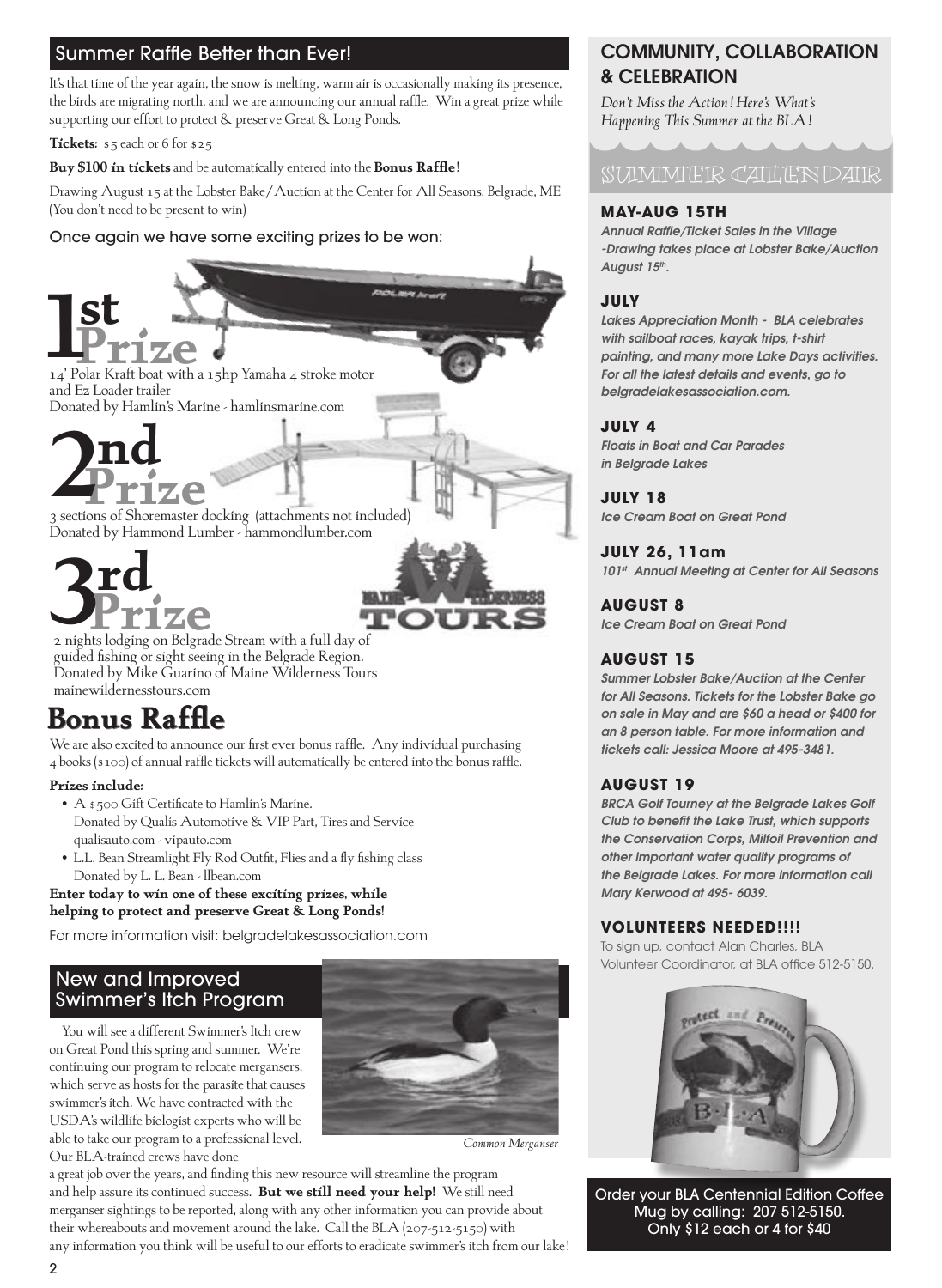## Watershed Based Plan Underway

BLA is working with the Belgrade Regional

Conservation Alliance (BRCA) and the Maine Department of Environmental Protection (DEP) to develop a Watershed Based Plan (WBP), which will identify specific measures to address phosphorous sources in Long Pond and Great Pond. The BLA has contributed \$6,000 toward this effort. The WBP, scheduled for completion in May, 2009, will describe actions needed in the watershed over the next 10 years to improve water quality, including non point source remediation projects; land use planning; community outreach; and improved water quality ordinance enforcement. The WBP will provide the basis for a series of

Clean Water Act grants to reduce sources of phosphorous pollution in both lakes. *We're all in it and must work together!*

*This map shows the integral relationship between the lakes and land within the Belgrade Watershed.* 

#### Some of the actions already underway include:

#### **Community Forum a Big Success**

As one of the initial steps of the Watershed Based Plan, a Community Forum was held on February  $4^{\text{th}}$ at Union Church in Belgrade Village. Approximately 60 residents, business owners and municipal officials primarily from Belgrade, Rome and Mount Vernon gathered to learn about the Watershed Based Plan and to discuss ideas and concrete proposals for actions. Workgroups developed recommendations for actions related to best management practices for roads, septic systems, ordinance and code enforcement, erosion controls, and monitoring approaches. The forum was an unqualified success, a clear sign that many local people care deeply about the lakes.

#### **Road Best Management Practice (BMP) Workshop Scheduled**

A road best management practice (BMP) workshop has been tentatively scheduled for June 9<sup>th</sup>. Contact BRCA for details. Target audience is road association officials, contractors, and municipal officials.

#### **Grant Money Available for Phosphorous Reduction Projects**

The Belgrade Regional Conservation Alliance has grant money available to work in the Long Pond watershed in 2009. This is a cost-share grant, and funds are available for a wide variety of projects to protect and improve water quality by controlling erosion and reducing phosphorous runoff. Eligible projects include work on roads, driveways, ditches and culverts, buffer plantings, and other erosioncontrol projects. For more information, contact Peter Kallin at the BRCA office: (207) 495-6039 or via email at brca@gwi.net.

# BLA Water Quality Programs

BLA continues to both lead and support a range of efforts to preserve and protect the water quality of Great Pond, Long Pond, and the Belgrade Lakes watershed. This year our water quality budget is approximately \$45,000.

Our programs address key water quality issues including:

**• Gloeotrichia Projects** – In Summer 2008, BLA completed a range of continuing and new activities to evaluate the occurrence, causes, and solutions for blooms of gloeotrichia and other cyanobacteria in Great Pond and Long Pond

**• Lake Smart Program** – BLA works with DEP on this program to evaluate water quality impacts from properties, recommend improvements to **reduce runoff and phosphorous inputs to the lake**, and reward property owners for participation.

**• Conservation Corps** – BLA supports this BRCA program which provides free labor to property owners for property improvements to reduce stormwater runoff and erosion, which reduces the amount of phosphorus and other pollutants entering into the lakes.

**• Invasive Plant Patrols** – Each year trained BLA volunteers conduct surveys for **invasive plant species** near the public boat launches on Great and Long Ponds and in the Belgrade Stream.

**• Courtesy Boat Inspections for Invasive Milfoil** – BLA provides paid and volunteer staff to perform daily boat inspections for **milfoil** at the

public launches on Great and Long Ponds.

- **Volunteer Lake Monitoring Program**  – BLA supports this state-sponsored program to collect lake water quality information from May through September.
- **Swimmer's Itch Program**  BLA leads a program to inoculate and relocate mergansers, which serve as hosts for the **swimmer's itch** parasite.
- **Watershed Based Plan**  BLA is



*A loon nest. See back page for details* is

working with BRCA and DEP to develop the Watershed Based Plan (WBP), which will identify specific measures to address\_**phosphorous sources** in Long Pond and Great Pond<br>for adjacent details) (see adjacent details). is<br>levelop the Watershed Based Plan (WBP), which will

continued from page 1— Help BLA keep milfoil...

BLA needs your help in our work to fight milfoil and other invasive aquatic plants. Here are some ways you can help keep invasives out of Great Pond and Long Pond:

- **• Become a Courtesy Boat Inspector.** Prevention remains the best defense against milfoil and other invasive aquatic plants, but our paid CBIs can't be on duty all the time. Volunteers are needed to extend coverage and to assist during times of high boat traffic. The **Belgrade Regional Conservation Alliance will be conducting CBI training this spring and summer (BRCA).**
- **• Participate in an Invasive Plant Patrol.** Early detection of invasive plants is vital to a rapid and effective response. The Maine Volunteer Lake Monitoring Program (VLMP) will be conducting IPP training in the Belgrade Lakes area this spring.
- **• Get trained.** Even if you're not sure if you'll be able to volunteer, consider attending one of the training events. A community of informed residents is vital to preventing the spread of invasive aquatic plants. We need your help to protect the Belgrade Lakes from milfoil and other invasive plants. Please contact BLA to learn more about how to volunteer. For training details and dates, please contact: 512-5150 or email us at bla\_org@ roadrunner.com.

# Save the Date

BLA Annual Meeting: Sunday, July 26th, 11am Center for all Seasons in Belgrade Lakes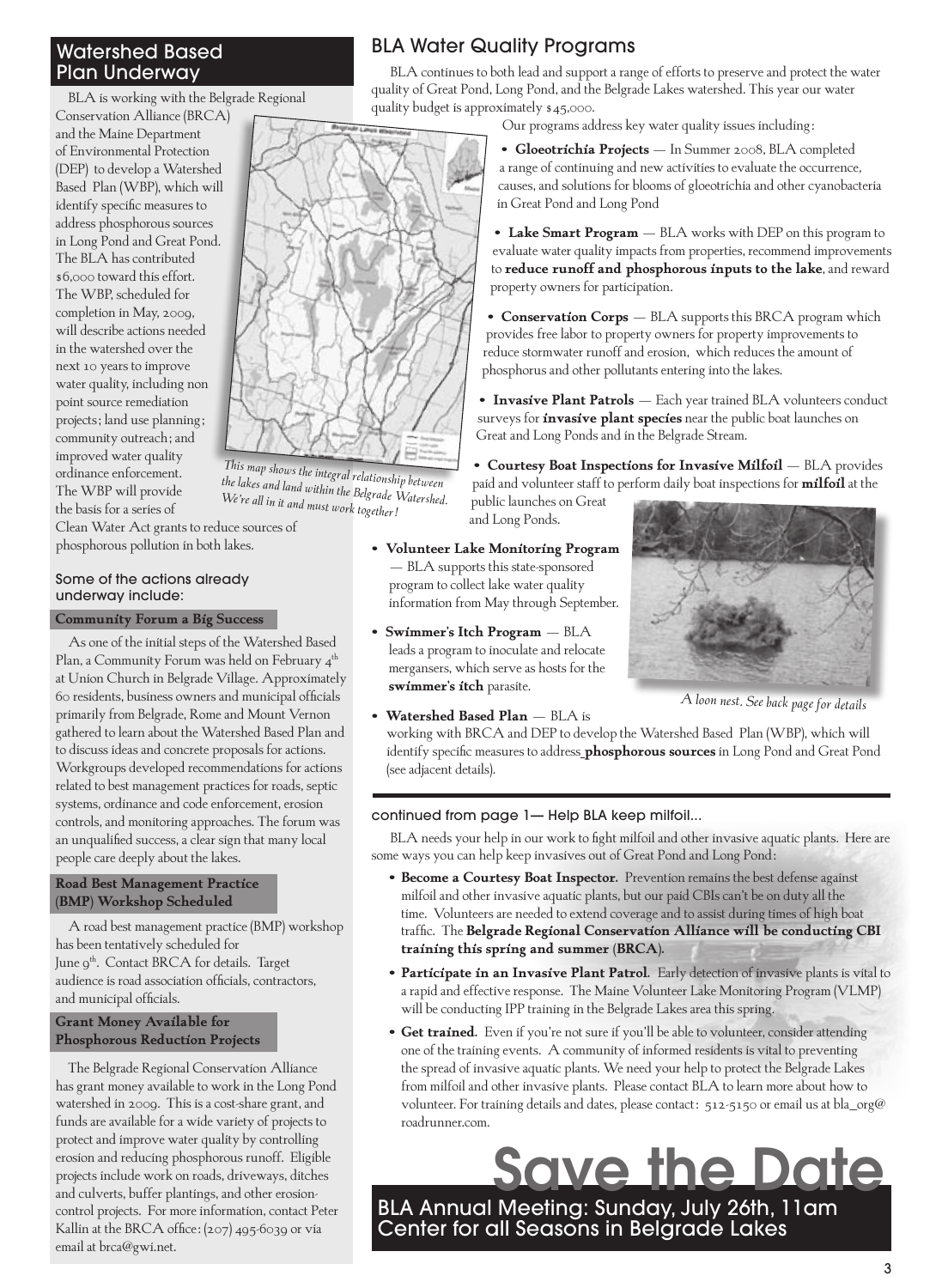# The LakeSmart Program

*Lake Friendly Landscaping for Healthy Lakes*

The LakeSmart program was started by Maine DEP in 2003 as a way to encourage shorefront property owners to use lake-friendly practices at their home or camp. The entire property  $-$  driveway, structures, septic system, lawn, buffer, and shorefront – is evaluated, and properties that score well in all areas receive a LakeSmart award and the sign as shown below. Just as important, the evaluation includes recommendations to help homeowners make their property more lake-friendly. A primary benefit of these lake-friendly practices is to reduce erosion and runoff to the lake, which in turn reduces phosphorous inputs to the lake.



LakeSmart came to the Belgrade Lakes Association in 2005. To date, 32 residents of Great Pond and Long Pond have received LakeSmart awards, and 24 more have received recognition in one or more categories (visit the BLA website at belgradelakesassociation. com for the full list). In 2009, BLA will be participating in a new pilot program – LakeSmart evaluations will be conducted by volunteers from around the lakes. Volunteers evaluators are needed for this program (training is provided). And as always, BLA members are encouraged to have their properties evaluated.

#### LakeSmart FAQs

**How do I participate?** Contact BLA to schedule a free evaluation.

**Why should I have my property evaluated?** To protect your lake! The LakeSmart process will give you ideas and technical assistance to make your property more lake-friendly in addition to recognizing the work you have already done. If you qualify for the LakeSmart award, your property will serve as an example for other lakefront residents and encourage them to take action. We think every homeowner concerned about protecting their lake should have a LakeSmart evaluation.

How is the evaluation scored? Properties are scored in four categories: driveway and parking area, structures and septic system, lawn, recreation areas, and paths, and shorefront and buffer area. Properties scoring over 67% in all four categories receive the LakeSmart award. There is also a bonus recognition category for undeveloped land. **If you have** property will see as an example for other lakefront residents and encourage them to take  $\mathbb{Z}$ 



LakeSmart evaluations will not result in  $\mathbb{R}^N$ property and the valuations will not result in<br>any enforcement action from DEP. any enforcement action from DEP.

**How else can I help?** Contact BLA to become a volunteer LakeSmart evaluator. DEP will provide training. And yes, you can volunteer even if you  $\frac{1}{2}$  don't have a LakeSmart award. **the evaluation includes recommendation in contract the second includes recommendations**  $\frac{1}{n}$  **and**  $\frac{1}{n}$  **more lake**don't have a LakeSmart award.

**a** I don't think I'll get the award. Should I still **their lake should the** have an evaluation? Absolutely! Even if you don't qualify for the full award, the evaluation will give you ideas on how to help protect your lake (and how to qualify  $\blacksquare$ for the full award, if that's your goal). Besides, you might be wrong! quality for the full award, the evaluation will give you I don't the state in this is the award. Show we have a short that is a strike the state of your state in the state of your state in the state of your state in the state of your state in the state of your state in the state  $\alpha$  don't give  $\alpha$  the evaluation will give  $\alpha$  on  $\alpha$  on  $\alpha$  on  $\alpha$  on  $\alpha$ 

**Is there any obligation?** No. The LakeSmart lacked evaluation is simply an opportunity to learn how lake. friendly your property is and get ideas on how you can help protect your lake. You don't have to follow any of the recommendations (but we hope you will), and  $\blacktriangleright$ **Is there any obligation:** TNO. The LakeSmart **Evaluation How example can I have contact BLA** to be contact BLA to be a volume a value of the small evaluation.



LakeSmart property on Great Pond *LakeSmart property on Great Pond* 

# Volunteer Gloeotrichia Observation Program

**Results of Volunteer Gloeotrichia Observation Program**

- BLA continued the Volunteer Gloeotrichia Observation program, started in 2005.
- In 2008, volunteers recorded over 500 observations of gloeotrichia density from 27 locations in Great Pond and Long Pond over a 3-month period
- The results of the volunteer Gloeotrichia observation program from the years 2005, 2006, and 2008 have been entered into a database.
- The database allows us to plot observation data on maps and charts, to evaluate trends in the location, severity, and duration of Gloeotrichia blooms during the summer, and to compare trends from year to year.
- The program will be continued in Summer 2009 with a goal to increase the number of observation stations.
- The observation procedure will be modified to improve comparability between observers.

*Thanks to all of the volunteers who contributed hundreds of hours to this effort and Great Pond resident Sarah Melvin for all her microscopic observations and photos of Gleoetrichia.*

#### Gloeotrichia Monitoring in 2008



**Map of Great Pond and Long Pond showing the** Maximum Density of Gloeotrichia Reported during *Observation Stations* of Gloeotrichia density from 27 locations in the above map indicates the 3-month period. The 3-month period. The above map indicates the map indicates the map indicates the maximum map indicates th *June through August, 2008 at Individual Volunteer* 

*(Map Prepared by Jason Bulay, BRCA)*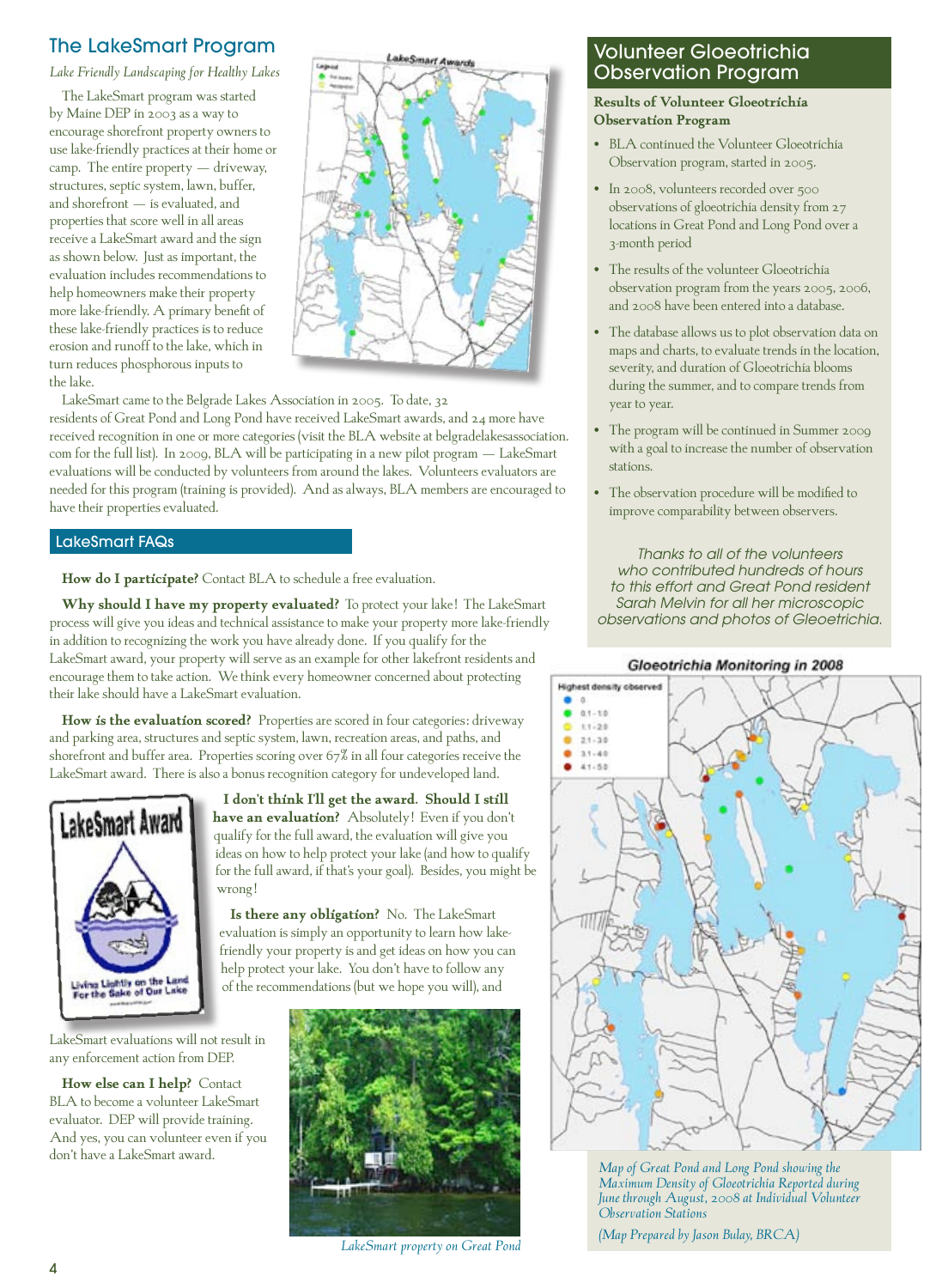# **Conclusions Ultrasound Field Trial and Gloeotrichia Studies from the**

The Belgrade Lakes Association, as part of its overall effort to protect and improve the water quality of Great Pond and Long Pond, has been evaluating the occurrence of cyanobacteria blooms, particularly one species called Gloeotrichia echinulata. We have worked closely with the state Department of Environmental Protection (DEP), the Belgrade Regional Conservation Alliance (BRCA), Colby College and other organizations to better understand the problem and potential solutions. Over the last three years, BLA has contributed \$00000 towards Gloeotrichia studies.

**We now understand that the primary cause of cyanobacteria blooms is an excess amount of phosphorous in the lake, which comes from multiple, natural, and manmade sources.** These sources include runoff and erosion along the shoreline, use of phosphorous fertilizers, and improperlyfunctioning septic systems. Phosphorous has been pushed to excess levels in the lakes by development and land use practices along the shoreline.

As part of our evaluation process, BLA has reviewed a number of potential techniques that could be used to reduce Gloeotrichia blooms. These techniques can be divided into two broad categories: 1) in-lake treatments to directly address the Gloeotrichia blooms, and 2) reduction of the sources of excess phosphorous entering the lakes, a primary cause of the blooms.

Many of the in-lake mitigation methods reviewed were determined to be unfeasible based on cost, negative impacts to the lake, or prohibition by state and local agencies. Several methods were retained for further consideration as potentially feasible. Based on interest from members and local residents, BLA did conduct an in-lake field trial of one of these in-lake treatment methods, using ultrasound technology, during the summer of 2008. A complete report on the results of the ultrasound field trial will be available on BLA website in or around May, 2009.

BLA has reached the following conclusions:

- BLA will not continue field trials of ultrasound treatments, and will focus our resources on solutions to the primary lakewide and watershed-wide problem, which is excess phosphorous.
- Solutions to the lakewide phosphorous problem will include reduction of phosphorous sources through the expansion of existing programs such as LakeSmart and the Conservation Corps, and new programs such as the Watershed Based Plan, which will provide specific actions to reduce phosphorous sources.
- DEP evaluation of the unintended, nontarget effects of the 2008 ultrasound trial on other lake organisms did not indicate any observable effects. In its report, the DEP has indicated that some long-term effects would be expected, and does not specifically endorse the use of ultrasound in Great and Long Ponds, or in Maine lakes in general.
- Visual and microscopic observations by Great Pond Resident and BLA Water Quality Committee member Sarah Melvin, did indicate that ultrasound can be effective in causing an increased degradation and destruction of Gloeotrichia in the localized area of treatment. In addition, Sarah's observations did not indicate that there were any observed, detrimental effects to other non-targeted lake organisms.
- There are currently no permit requirements or other legal restrictions on the use of ultrasound devices by private property owners.

• Lake residents who have concentrated Gloeotrichia blooms in a localized area such as a cove may achieve



some reduction in blooms in the area of treatment through the use of ultrasound.. This may result in improvements that would increase their enjoyment of the water in their areas.

- Residents interested in using ultrasound technology can go to BLA website to find a list of vendors and additional information on the use of ultrasound.
- If lake residents choose to use ultrasound devices, please let us know. BLA will continue to monitor the affects of privately operated ultrasound machines and will report our findings to the membership.
- BLA will also continue to monitor lake conditions through the Volunteer Observation Program and will continue to investigate and explore other possible solutions.
- **The most important steps that we can take to address cyanobacteria blooms are to reduce the sources of phosphorous entering the lakes.** BLA will continue working with the BRCA, DEP, and others to achieve phosphorous reductions. Residents of the lake can take steps by participating in LakeSmart and by following responsible land use practices as outlined in "A Laker's Dozen," available on page 7.



*Healthy Gloeotrichia Colony* 

*(by Sarah Melvin)*

**Microsoft Photograph of Health of Health Adegraded Gloeotrichia colony.** *Microscopic Photograph of (by Sarah Melvin)*



#### Ultrasound Test Cove



Test Cove Map with Plot of Measured Sound Levels in Decibels (dB) in Vicinity of Three Ultrasound Devices The results indicate an expected range of effect (>30 dB above ambient sound levels) at a distance of 200 to 400 feet from the devices. **The results indicate and the results indicate and the results indicate and** *Map prepared by Peter Kallin***)**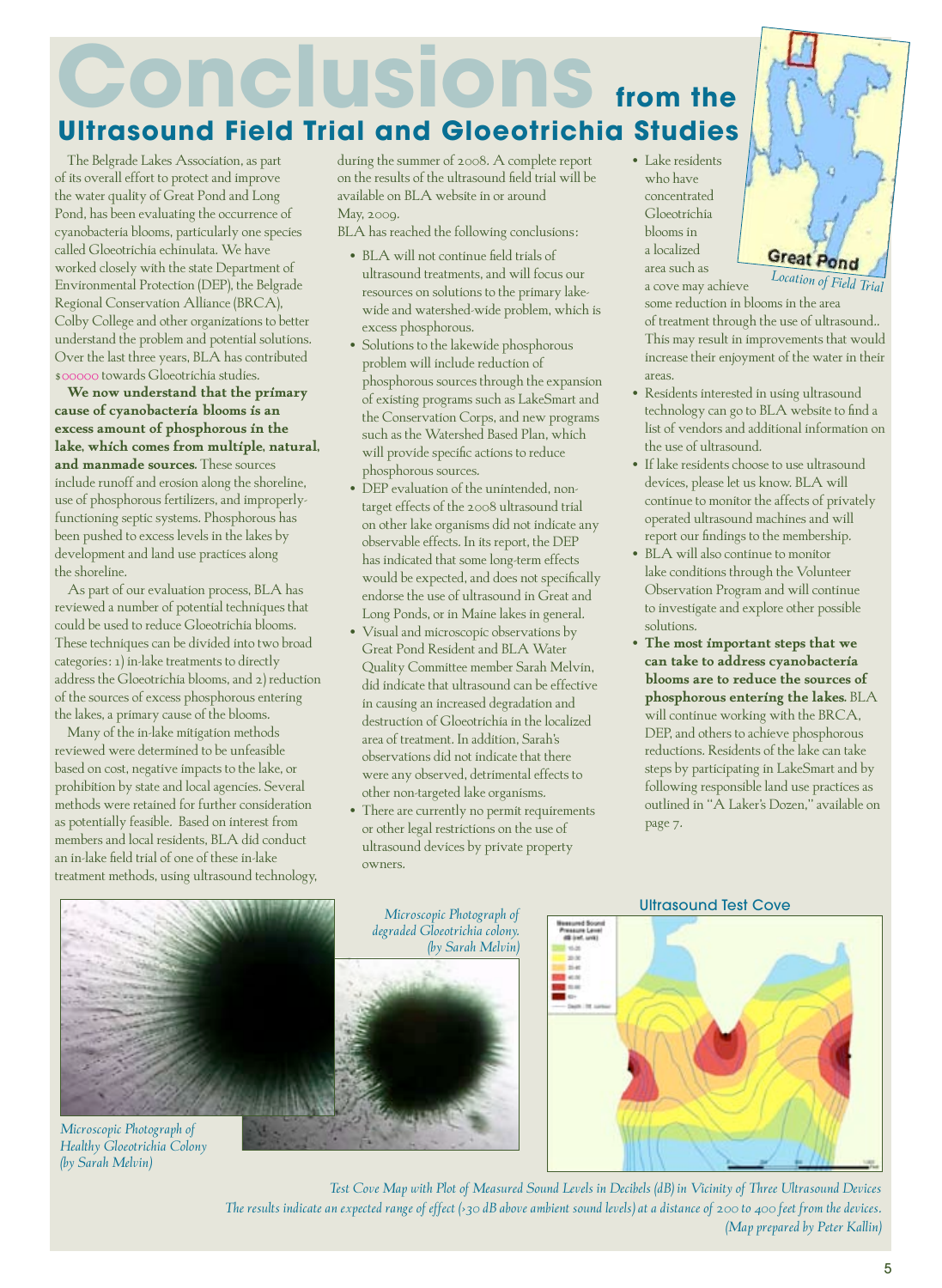# BRCA Conservation Corps needs projects for 2009

The BRCA Conservation Corps had a very successful year in 2008, completing 55 projects over the course of the summer. With your help, 2009 will be just as successful - the Conservation Corps relies on residents of the Belgrade Lakes Watershed to provide project sites. BLA contributed \$0,000 over the last three years to support Conservation Corps project. All the work that has been done can be attributed to the hundreds of people who decided to take action to make their property more lakefriendly, and we thank them and hope that many more will do the same this year.

Over two dozen homeowners have already come forward with potential projects for this summer, but that is only a fraction of the number it will take to repeat last year's success. BRCA has cost share funds available to help with projects on Long Pond, but all BLA members are encouraged to contact the Conservation Corps for a free site visit.

Projects the Conservation Corps can help with include **shoreline stabilization, buffer gardens,** runoff diversion or **infiltration**, rain gardens, bare soil stabilization, and other **erosion control** techniques. These are all important measures to reduce erosion and runoff to the lake, which in turn reduces the inputs of phosphorous and other pollutants to the lake.

If you're thinking about having the Conservation Corps work on your property, here are some things to keep in mind:

- **- Labor is free.** If the Conservation Corps works on your property, you will be responsible only for the cost of the materials used; the labor is paid for by BRCA and your donations to the Conservation Corps.
- There is **no obligation**. The purpose of the initial site visit is to discuss ways to make your property more lake-friendly, and you can choose to act on all, some, or none of the recommendations. You can also implement our recommendations yourself, or with the help of a professional landscaper or contractor.
- If you're not sure you have a problem, you can still have a site visit. There may be small improvements you can make to avoid future problems. If your property is already lake-friendly, you might also consider applying for a **LakeSmart award** – additional recognition for protecting your lake.
- **- Get in early**. Although the Conservation Corps Director won't begin visiting sites until May, the summer's schedule is usually nearly full by the end of June. That may seem like a long way off, but the sooner you contact the Conservation Corps, the more likely it

is that they will be able to work on your project this summer.

**For more information, or to set up a site visit, contact the BRCA office: (207) 495-6039**



*Vegetation at the shoreline helps prevent runoff into the lake.*

## Volunteer - It's Fun

For those who have not yet experienced a BLA volunteer opportunity, you might think that these activities are quite time consuming and/or require some expertise. This is not the case for many of our ongoing programs such as CBI (Courtesy Boat Inspection), IPP (Invasive Plant Patrol), and Raffle Ticket Sales. Each of these activities take no more than 2-3 hours per week. Volunteers often work in teams and schedules are very flexible.

CBI requires only a minimum of straight forward training. It includes general familiarity with invasive plants but absolute identification of plants during inspection of boats and trailers is not required as samples are submitted to BRCA for confirmation. Inspectors can use periods of slow boat traffic as they choose to read, or just enjoy being on the water's edge. You also will get to meet people by assisting in launchings and dockings.

Although plant identification is helpful for IPP, it is not required to be on the team. Canoe paddlers are needed to position inspectors and kayakers are needed to spot divers.

Raffle tickets for marine prizes are sold on weekend days in the BLA office parking lot across from Days Store. This is another great way to meet neighbors and visitors. On a sunny day with the Farmers Market open, it's a bustling little burg. With almost constant traffic, and many out-of-state plates, one gets the feeling that the world has come to you so they too can enjoy the beautiful lakes that are our fortune.

#### **Volunteer Opportunities with BLA include:**

- Be a Courtesy Boat Inspector
- Join a BLA committee
- Participate in Invasive Plant Patrols
- Be a Volunteer Gloeotrichia Observer
- Help spot Mergansers for the Swimmer's Itch Program
- Become trained to be a LakeSmart Evaluator
- Sell BLA Raffle Tickets
- And MORE!!

*Become a volunteer and experience the fun and satisfaction of contributing a small amount of time to a cause that works to protect our lakes. You can sign up on-line or find out more at belgradelakesassociation.com or call Alan Charles, Volunteer Coordinator, at 441-7055.*

# Limited Edition Map

Limited Edition Map celebrating the BLA Centennial is available for a \$1,000 donation to support the important works of your association. Called "A fisheye view of Great and Long Pond" is by renowned artist and calligrapher Pier Gustafson of Boston. This work, suitable for framing, is sure to become a family heirloom for all.



Volunteer today!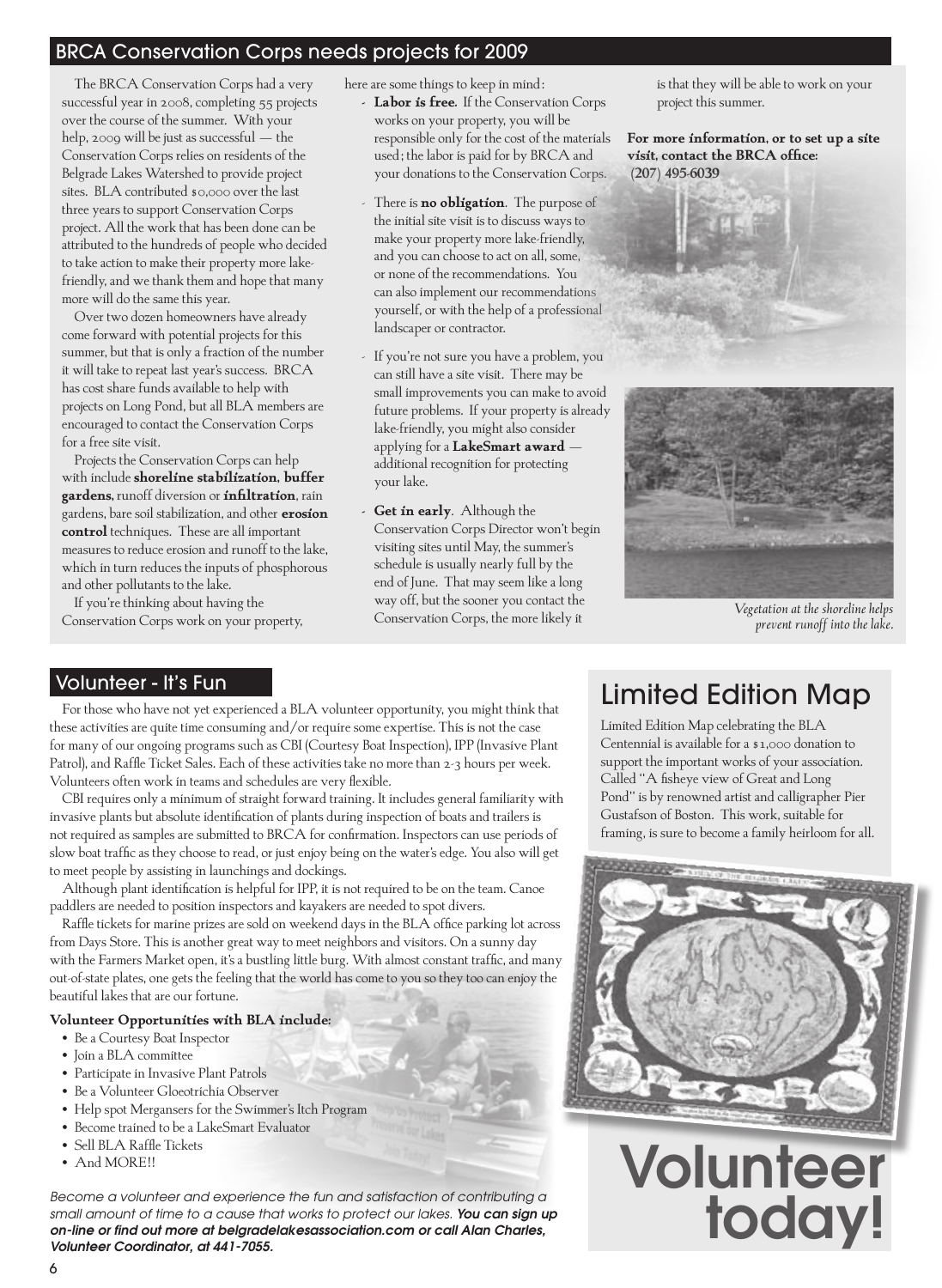## BLA Membership Committee reminds you that your dues help support the following:

**Water Quality improvement Buffer Strip education BLA website LakeSmart Program and awards Lake preservation Swimmer's Itch program Education and Outreach programs Ice Cream boat Annual Lakes Day Newsletter** Join today!

# A Laker's Dozen

#### **13 Ways You Can Help the Lake**

- 1. Always check boat, trailer and equipment for plant fragments before launch and after take-out.
- 2. Respect Shoreland Zone Regulations. Before making any change on your land, check with your town to see what's permitted and what's not in the shoreland: 250' of the lake and 75' of streams.
- 3. Control storm water run-off from buildings, paths, driveways and road. Check your property on a rainy day and fix run-off sites by planting vegetation or constructing swales to direct water flow away from the lake.
- 4. Cultivate a wooded buffer. Trees, shrubs and grasses slow the flow and filter soil and pollutants from rainwater before they end up in the lake.
- 5. Limit lawn size, mow less often, and don't rake duff within 75 feet of shore.
- 6. Limit fertilizer, herbicide and pesticide use. Long lasting residues in these chemicals can turn lakes green and harm aquatic life.
- 7. Don't stress the septic system. Inspect the system yearly. Pump the tank regularly. Systems 20 years and older should be inspected by a specialist. Use phosphorus-free cleaners, and detergents. Stagger laundry loads. Minimize water use. Don't put grease or toxics down the drain.
- 8. Construct docks and floats with lake-friendly materials. Choose cedar, cypress, plastic, or aluminum over wood that's pressure-treated with arsenic.
- 9. Dogs, humans and boats should never be washed in the lake!
- 10. Observe headway speed within 200 feet of shore. Boating in shallow water disturbs fish habitat and stirs up sediment.
- 11. When you replace a boat motor, choose a clean 4-stroke engine.
- 12. Preserve wildlife habitat on land and underwater. Lake shallows and shorelands are home to many native species and nurseries for young.
- 13. Support your local lake association and Maine COLA.

*Copyright © 1999-2008 - Maine Congress of Lake Associations*

# HELP WANTED

INSURE THE FUTURE OF YOUR LAKES JOIN THE BELGRADE LAKES ASSOCIATION

| <b>Jiame</b>                                                                                  |  |
|-----------------------------------------------------------------------------------------------|--|
| AC CSS<br>City, State                                                                         |  |
| 1200                                                                                          |  |
| <b>I Phone</b>                                                                                |  |
| $T = 4$                                                                                       |  |
| Lineil of membership<br>(16500 (14250 (1450 (1425)<br>(0\$10 ()Ofer<br>(3 Gift Membership for |  |
|                                                                                               |  |
| Prevente based med to                                                                         |  |
| Telephone Louises Associations                                                                |  |

 $\rightarrow$ 

 $\blacksquare$  $\blacksquare$  $\blacksquare$ 

п  $\blacksquare$ П

 $\infty$ 



# Tel: 207 512 5150

Join online at belgradelakesassociation.com

# Member Survey on water quality

Please let us know your priorities for water quality by numbering each initiative from **1** to **5**, with **1** being the **MOST IMPORTANT** to you, and **5 THE LEAST IMPORTANT** to you. See additional descriptions of these programs elsewhere on Pages 3.

#### **Circle your priorities**

| <b>Education</b> for property owners and boat users on what they can do<br>to improve water quality.                                                                                                              |  | 1 2 3 4 5 |  |
|-------------------------------------------------------------------------------------------------------------------------------------------------------------------------------------------------------------------|--|-----------|--|
| Lakesmart program - evaluates lakeshore properties and identifies<br>recommended improvements to reduce impacts to water quality - also<br>provides recognition for property owners with lake-friendly practices. |  | 1 2 3 4 5 |  |
| Phosphorus abatement - actions to reduce phosphorous inputs to the<br>lakes from camp roads, shoreline erosion, septic systems, and other sources.                                                                |  | 1 2 3 4 5 |  |
| <b>In-Lake Treatment Methods</b> - efforts to reduce the occurrence of<br>gloeotrichia and other cyanobacteria blooms.                                                                                            |  | 1 2 3 4 5 |  |
| Milfoil abatement - efforts to identify and remove invasive milfoil<br>from the lakes.                                                                                                                            |  | 1 2 3 4 5 |  |
| <b>Boat inspection at ramps</b> - inspections to prevent invasive plants<br>from entering lakes.                                                                                                                  |  | 1 2 3 4 5 |  |
| Improved road management - to reduce runoff, erosion, and<br>phosphorous inputs to the lake from roads.                                                                                                           |  | 1 2 3 4 5 |  |
| <b>Conservation Corps</b> - helps property owners complete land<br>management projects to protect shorefront and lake                                                                                             |  | 1 2 3 4 5 |  |
| Swimmer's Itch program - removes mergansers, which host the<br>swimmer's itch parasite, from the lake                                                                                                             |  | 1 2 3 4 5 |  |
| <b>Water Quality Monitoring</b> monitoring and reporting on trends<br>and changes in lake water quality.                                                                                                          |  | 1 2 3 4 5 |  |
| Is there something related to water quality you<br>would like us to be doing or not doing?                                                                                                                        |  |           |  |
|                                                                                                                                                                                                                   |  |           |  |
|                                                                                                                                                                                                                   |  |           |  |
|                                                                                                                                                                                                                   |  |           |  |

*Clip and send this survey to BLA, using address on back cover.*